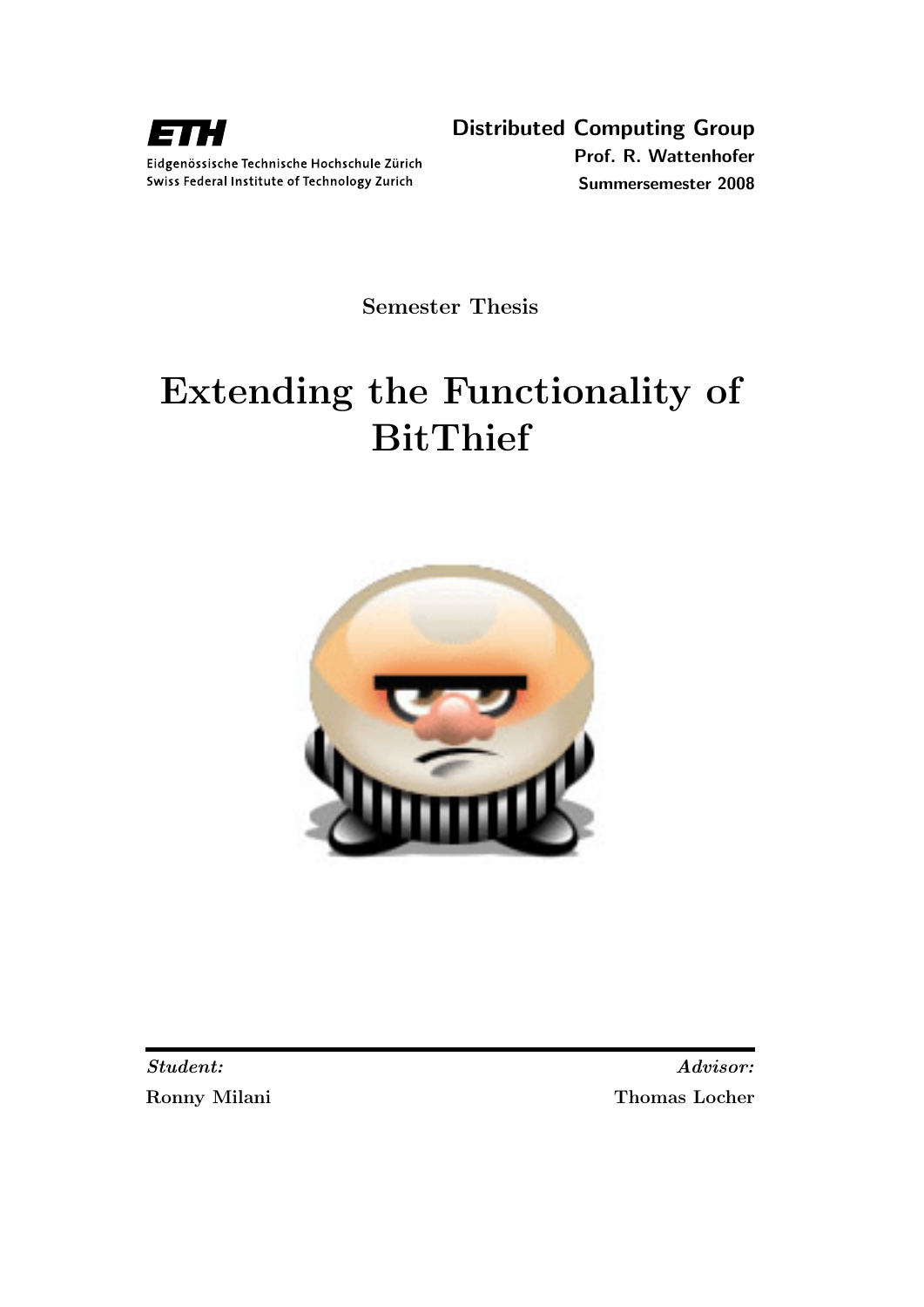# Abstract

<span id="page-1-0"></span>The BitTorrent client BitThief was implemented as a proof of concept showing that free riding in BitTorrent is indeed possible. As such it only needed to contain the basic features of the protocol and did not deliver much user comfort or additional functionalities.

This thesis describes the new features added to BitThief. Their main aim is to improve the client's efficiency and to render it more user-friendly. Additionally, some suggestions for further improvements are outlined.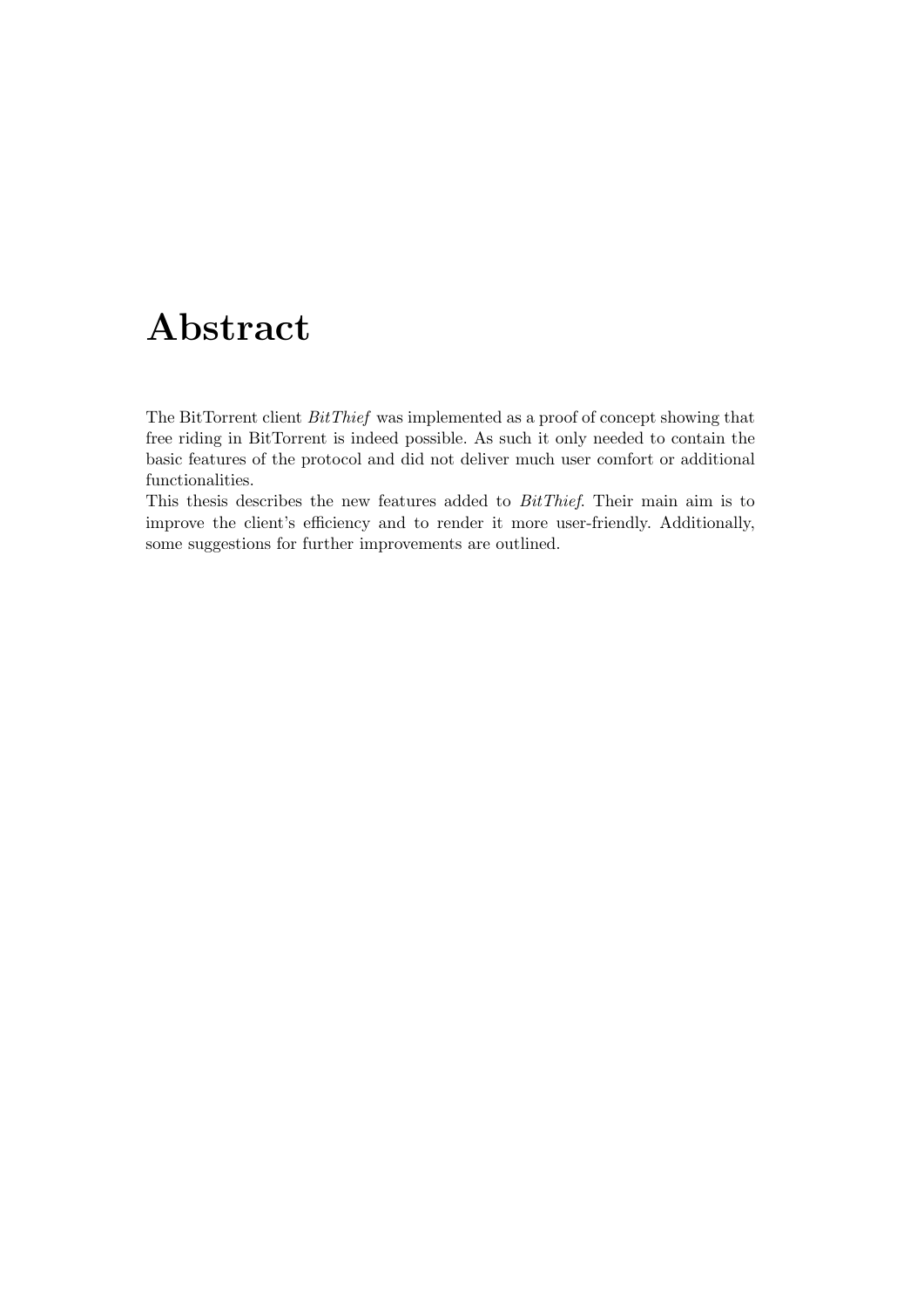# **Contents**

| Abstract         |            |                                             | i                   |
|------------------|------------|---------------------------------------------|---------------------|
| 1.               |            | Introduction                                | $\boldsymbol{2}$    |
|                  | 1.1<br>1.2 | Motivation                                  | $\overline{2}$<br>3 |
|                  |            |                                             |                     |
| $\mathbf 2$      |            | <b>BitTorrent and BitThief</b>              | $\boldsymbol{4}$    |
|                  | 2.1        | <b>BitTorrent Protocol</b>                  | $\overline{4}$      |
|                  |            | Distributing and Accessing Content<br>2.1.1 | $\overline{4}$      |
|                  |            | Peer-to-Peer Communication<br>2.1.2         | 5                   |
|                  | 2.2        |                                             | 6                   |
|                  |            | 2.2.1                                       | 6                   |
|                  |            | 2.2.2                                       | 6                   |
|                  |            | Uploading Garbage<br>2.2.3                  | 6                   |
| 3                |            | <b>Extensions for BitThief</b>              | 7                   |
|                  | $3.1\,$    |                                             | $\overline{7}$      |
|                  | 3.2        |                                             | $\overline{7}$      |
|                  | 3.3        |                                             | 8                   |
|                  | 3.4        |                                             | 9                   |
|                  | 3.5        |                                             | 10                  |
| $\boldsymbol{4}$ |            | <b>Further Extensions</b>                   | 12                  |
|                  | 4.1        |                                             | 12                  |
|                  | 4.2        |                                             | 12                  |
|                  | 4.3        |                                             | 13                  |
| 5                |            | <b>Conclusion</b>                           | 14                  |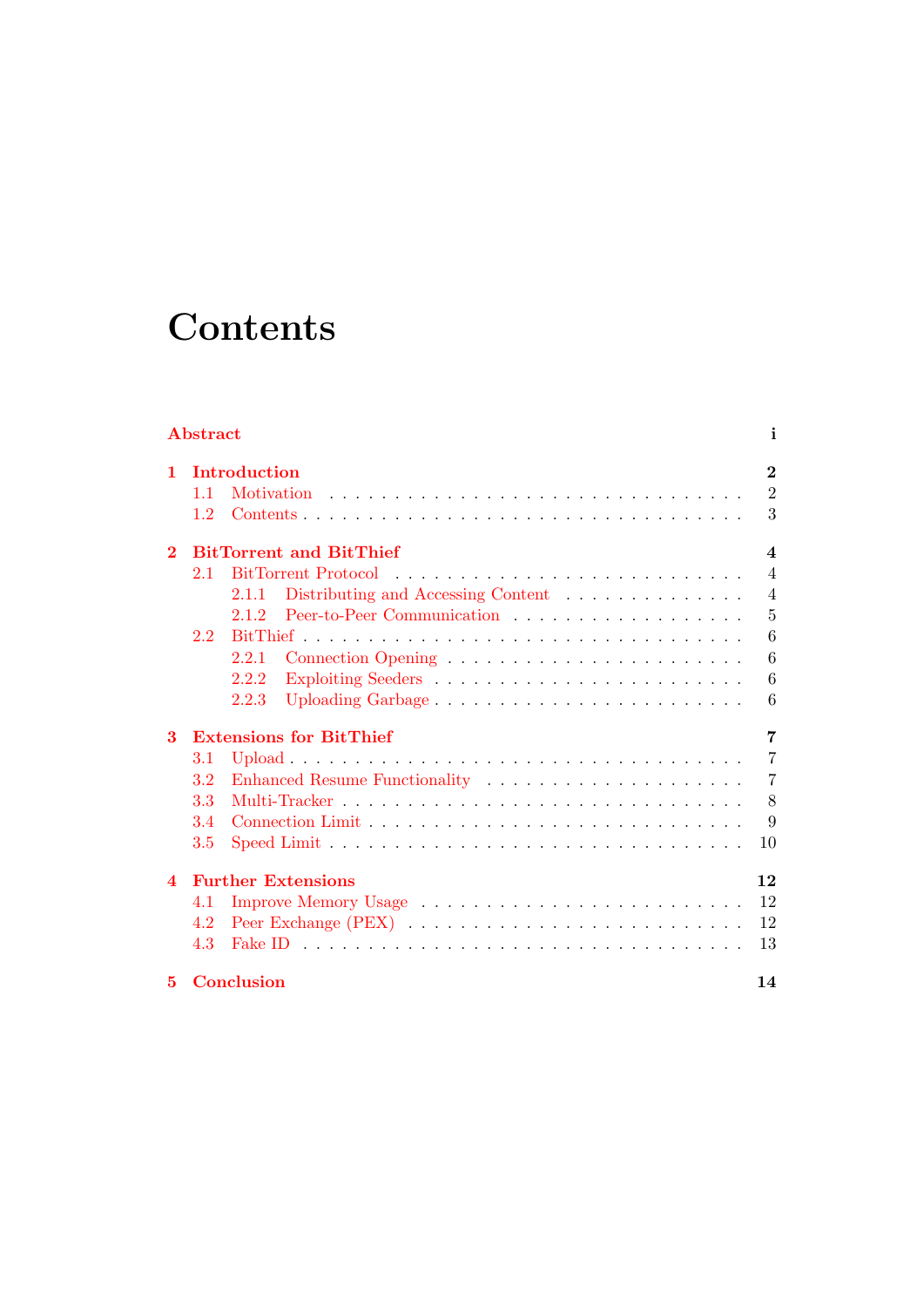# List of Figures

| 3.1 Speed Limitation in Action - No Limit -> $50kB/s$ -> $125kB/s$ ->    |  |
|--------------------------------------------------------------------------|--|
| 4.1 BitTorrent swarms relying only on PEX can easily get partitioned. 13 |  |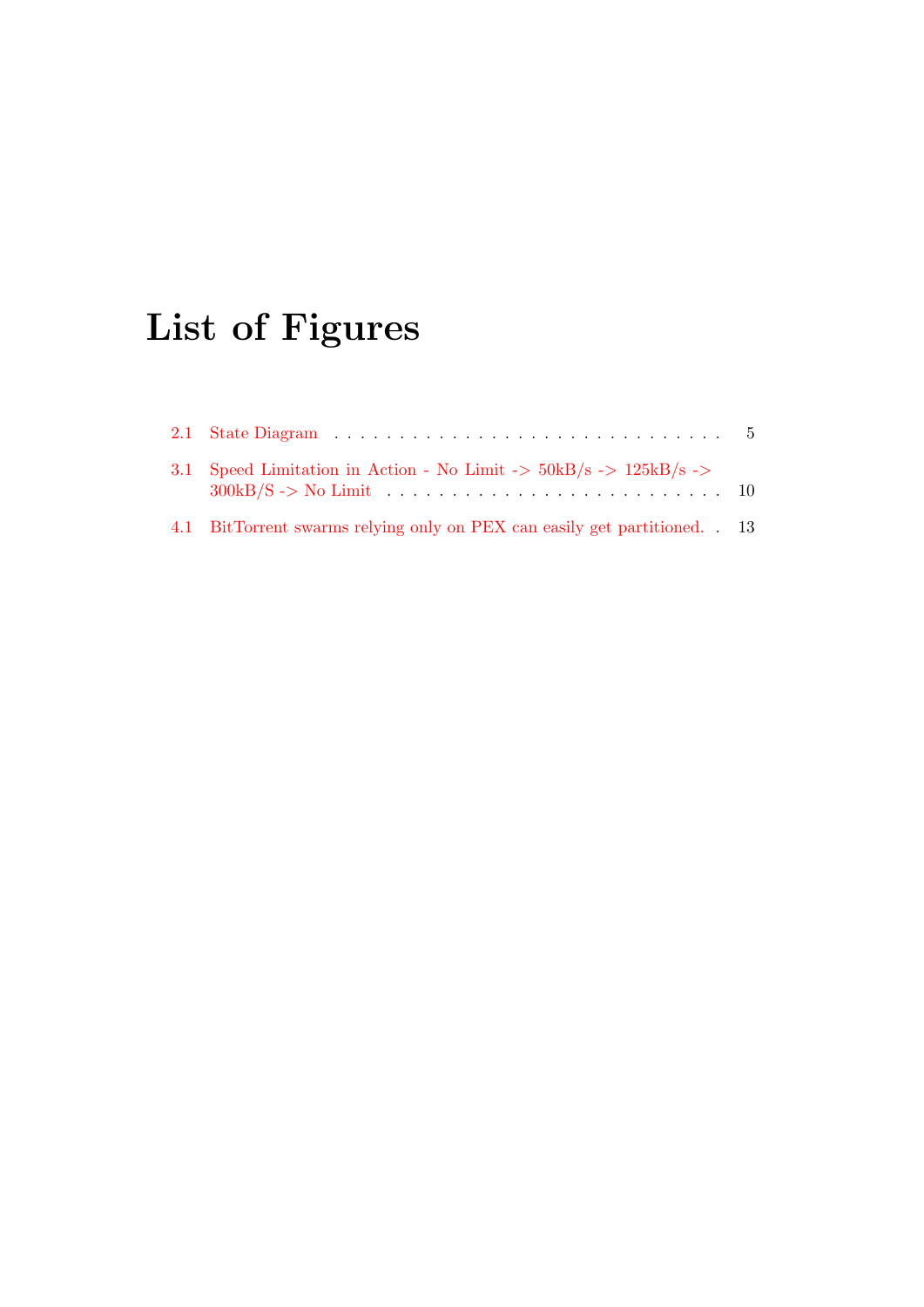## <span id="page-4-0"></span>Introduction

In this thesis, we look deep into the interiors of BitThief, a free riding BitTorrent client. The aim is the elimination of bugs and the improvement of the client's overall performance. Especially the startup phase will get some attention as a lot of time is spent there.

Also some additional features will be added to expand the functionality and help BitThief to become a full BitTorrent client.

### <span id="page-4-1"></span>1.1 Motivation

Since BitTorrent became one of the most popular network protocols for file sharing, also a large number of clients have been developed, most of them adhering to the guidelines of the original proposed BitTorrent protocol by Bram Cohen [\[1\]](#page-17-0). Because this describes a fair file sharing protocol, their users are expected to contribute to get an acceptable download rate in return.

Especially for users with a small upload bandwidth this may result in a bad download performance. For those people a client that does not force its users to upload would be better suited.

Another reason for not contributing is the legal aspect. In Switzerland downloading copyrighted material is legal — except for software — while uploading would result in a copyright infringement. In countries with this legal position, being able to set the upload rate to zero would help to avoid legal problems.

BitThief delivers exactly the ability to free ride in BitTorrent networks. We now try to enhance *BitThief's* performance and also its functionality to get a fully functional client well suited for everyday use.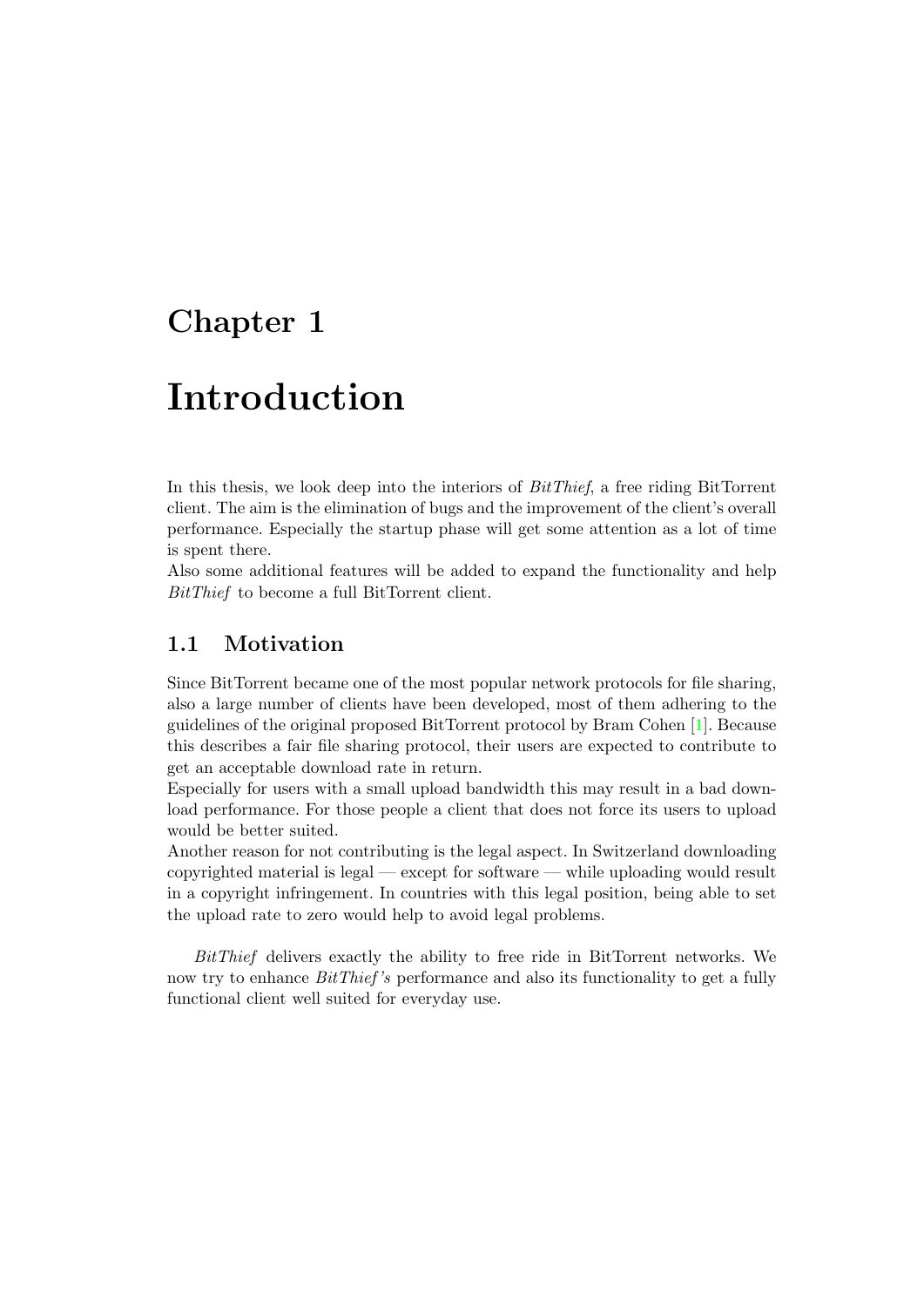### <span id="page-5-0"></span>1.2 Contents

In the following, we take a short look at the BitTorrent protocol and outline especially the mechanisms used in BitThief to make free riding possible. Further, we describe the extensions made during this thesis to BitThief to improve its performance and expand its functionality.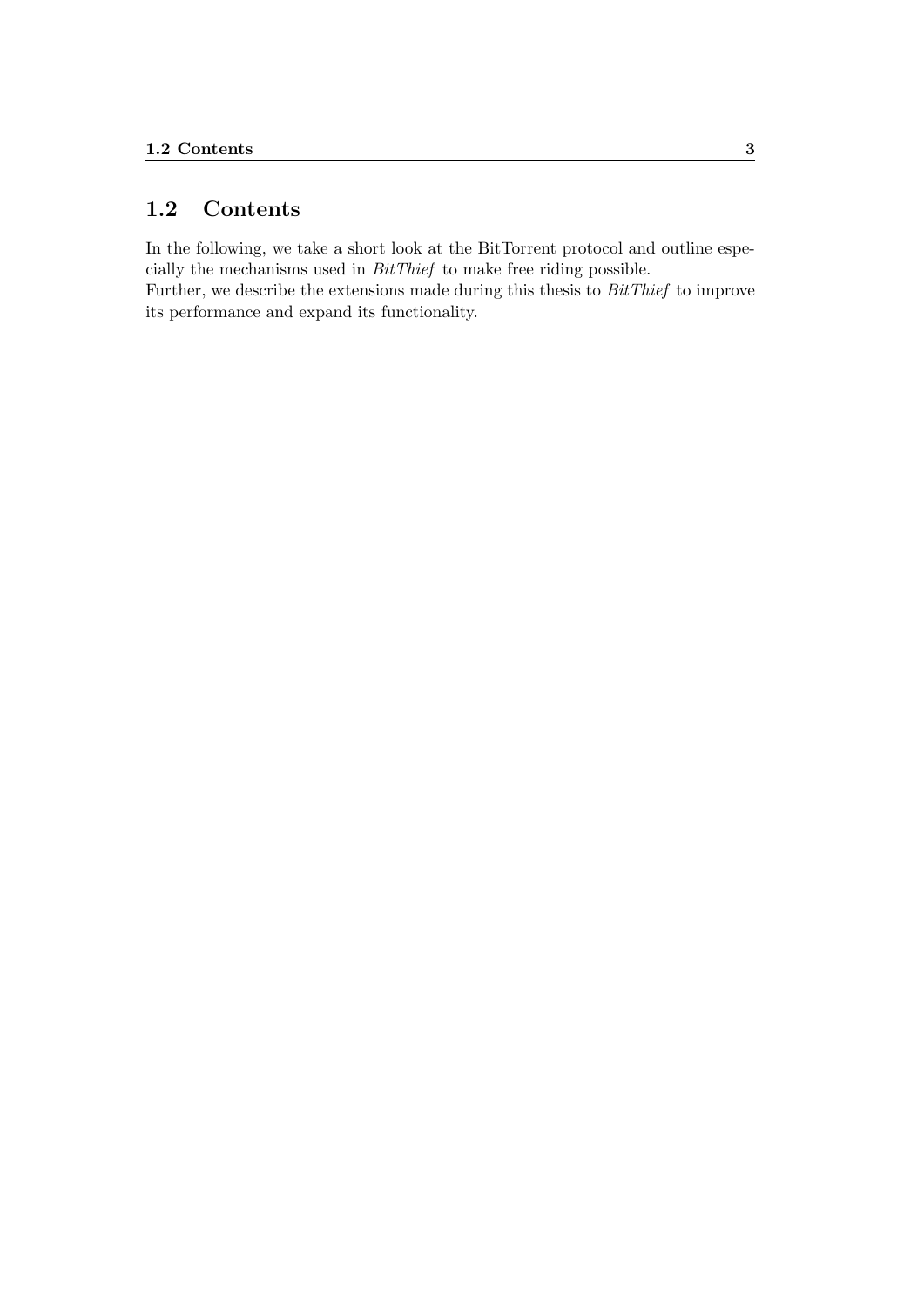# <span id="page-6-0"></span>BitTorrent and BitThief

The BitTorrent Protocol as well as the reference implementation known as the mainline client, were devised in 2001 by Bram Cohen. The intention was to distribute network traffic among all those peers actually downloading or having downloaded the offered content. This is achieved by using downloaders at the same time to upload already received data to other peers.

The BitThief client, was originally developed by Patrik Moor [\[2\]](#page-17-1). It was a proof of concept showing that free riding in BitTorrent, contrary to popular beliefe, is possible.

### <span id="page-6-1"></span>2.1 BitTorrent Protocol

### <span id="page-6-2"></span>2.1.1 Distributing and Accessing Content

Sharing files over BitTorrent requires three different components. A torrent metafile, a server/tracker and clients sharing the file. All these together form a so called torrent swarm.

The torrent metafile contains all necessary information to contact the swarm and details about the files being shared:

- names/folders
- size
- tracker url
- number and size of pieces (the files are split into smaller pieces)
- hash value of all pieces

Metafiles can be stored and distributed in every desirable way.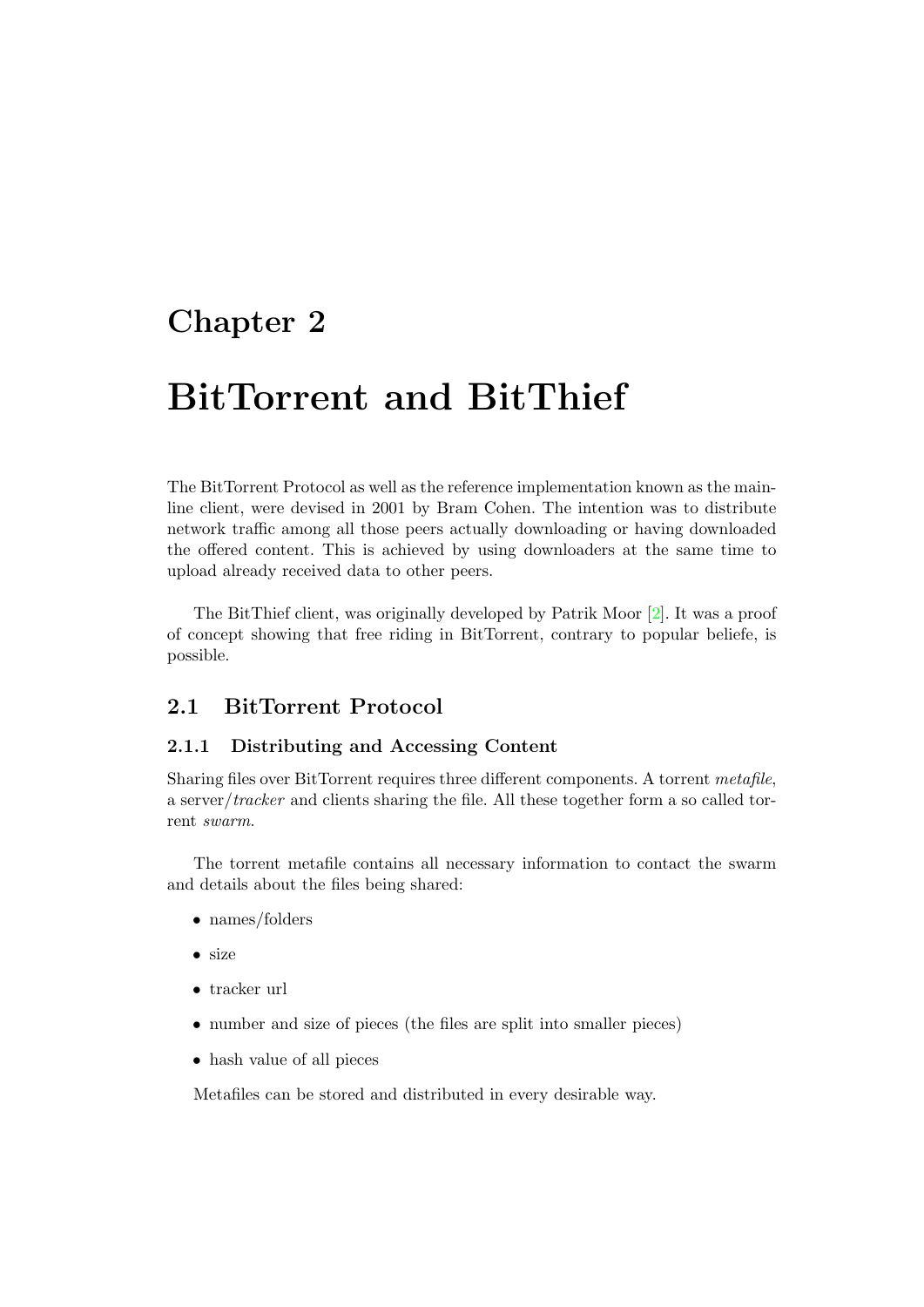The tracker mentioned in the metafile is responsible for storing the IP addresses of all clients together with a hash of the metafile *(info hash)*. The tracker then forwards this list on request to other peers.

In order to start downloading a file a client has to obtain the metafile and announce itself to the tracker. The clients IP will be stored at the tracker and in return a list of active peers interested in the same file is sent back. This precedure has to be done regularly to always keep a current picture of the swarm. The client is now able to contact other peers in the swarm and start downloading from them.

#### <span id="page-7-0"></span>2.1.2 Peer-to-Peer Communication

Before downloading from a peer a handshake is performed to establish the connection. Afterwards the actual download progress is communicated. This information is held up to date by sending a "have" message when a new piece has been received.

Peers interested in a piece not yet downloaded will send an "interested"message. If a remote peer has no pieces of interest anymore this can be indicated by sending a "not-interested" message. Initially, peers are always not interested in each other. This mechanism helps to efficiently choke and unchoke the right peers, as we now know which peer will request pieces.

Unchoking/choking decides whether we allow a peer to download or not. By sending an "unchocke" message we signal that requests will be answered while a "chocke" message signals that requests will be ignored. This decision is reconsidered from time to time and is based on the amount of data the remote peer uploaded to us.



<span id="page-7-1"></span>Figure 2.1: State Diagram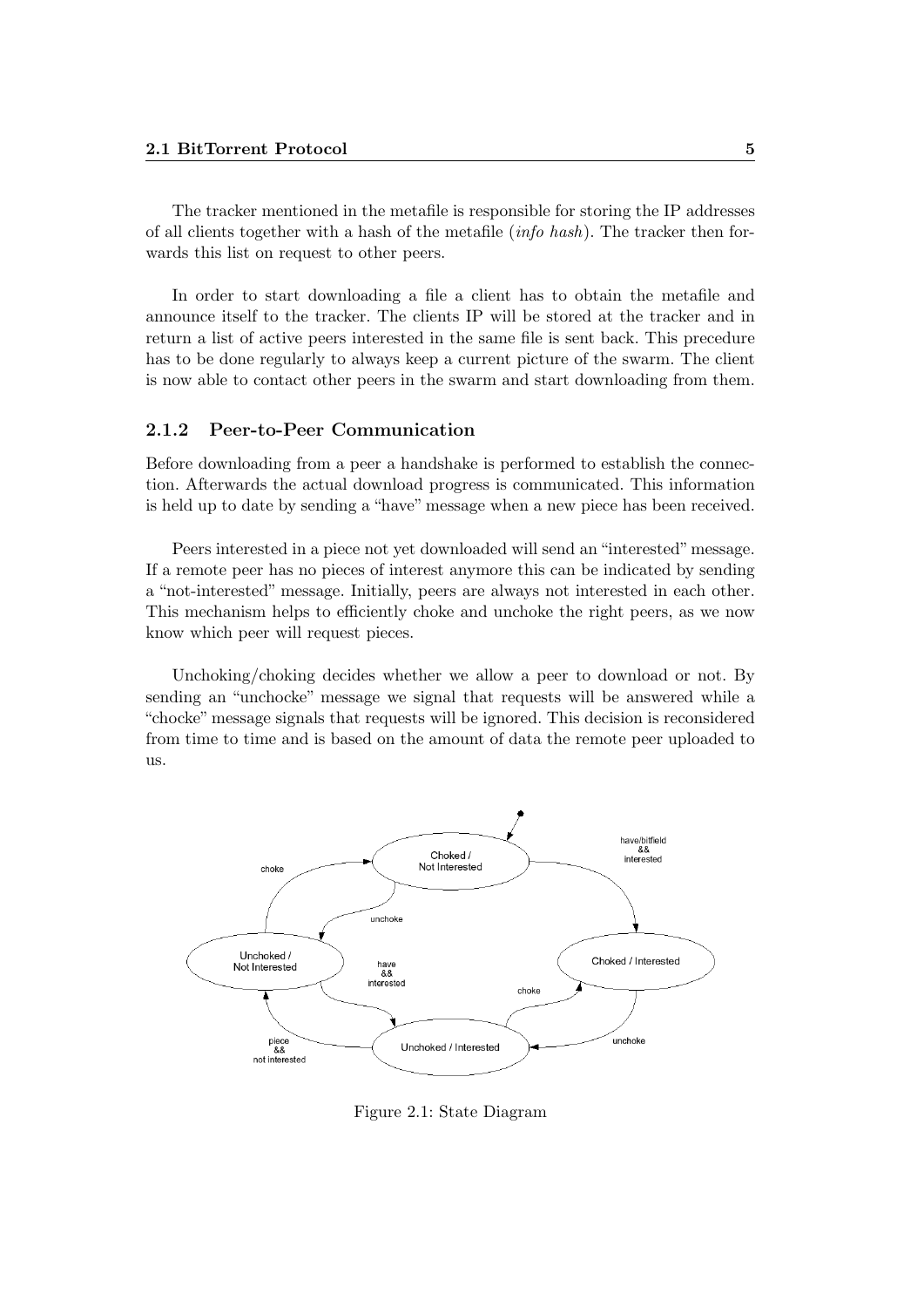Hence, a peer can be in one of four states depicted by the state diagram in Figure [2.1.](#page-7-1) A peer being interested and unchoked is allowed and also willing to send a "request". Requests already answered by other peers can be aborted by sending a "cancel" message.

### <span id="page-8-0"></span>2.2 BitThief

Now we will have a look at the mechanisms used by BitThief to exploit the weaknesses of the BitTorrent protocol.

### <span id="page-8-1"></span>2.2.1 Connection Opening

To speed-up the bootstrapping process, BitThief opens as many connections as possible as fast as possible. Since a single announce to the tracker usually only delivers a list of up to 50 peers,  $BitThief$  contacts the tracker more often than the announced interval, to get more peers in a short time. Surely this should not be exaggerated to avoid being banned from the tracker.

### <span id="page-8-2"></span>2.2.2 Exploiting Seeders

The probably weakest point in the BitTorrent protocol is the seeders behavior. The term seeders refers to clients being in posession of the whole file. Clients missing any pieces are referred to as leechers.

As seeders do not download from other peers, they have no possibility to know which peers are uploading to the swarm and which are not. Their decision which peer to choke and which to unchoke is therefore not based on the level of contribution. They simply upload using a round-robin algorithm. Hence, also peers not uploading anything are served.

### <span id="page-8-3"></span>2.2.3 Uploading Garbage

To convince leechers that a free riding peer actively participates in the swarm, there is the possibility to upload fake data instead of valid pieces. As complete pieces will be checked against the hash value in the metafile, uploading a full piece would reveal the free rider's bad intentions.

The fact that pieces are additionally broken into blocks gives us the possibility to upload only a percentage of all blocks and therefore prevent a hash check or at least keep the downloader in the dark about which peer sent garbage if it received blocks from different peers. Unfortunately modern clients try to download full pieces from a single peer. Just not answering requests for certain blocks would end in the opposite side stalling our requests. Therefore this attack is not really useful.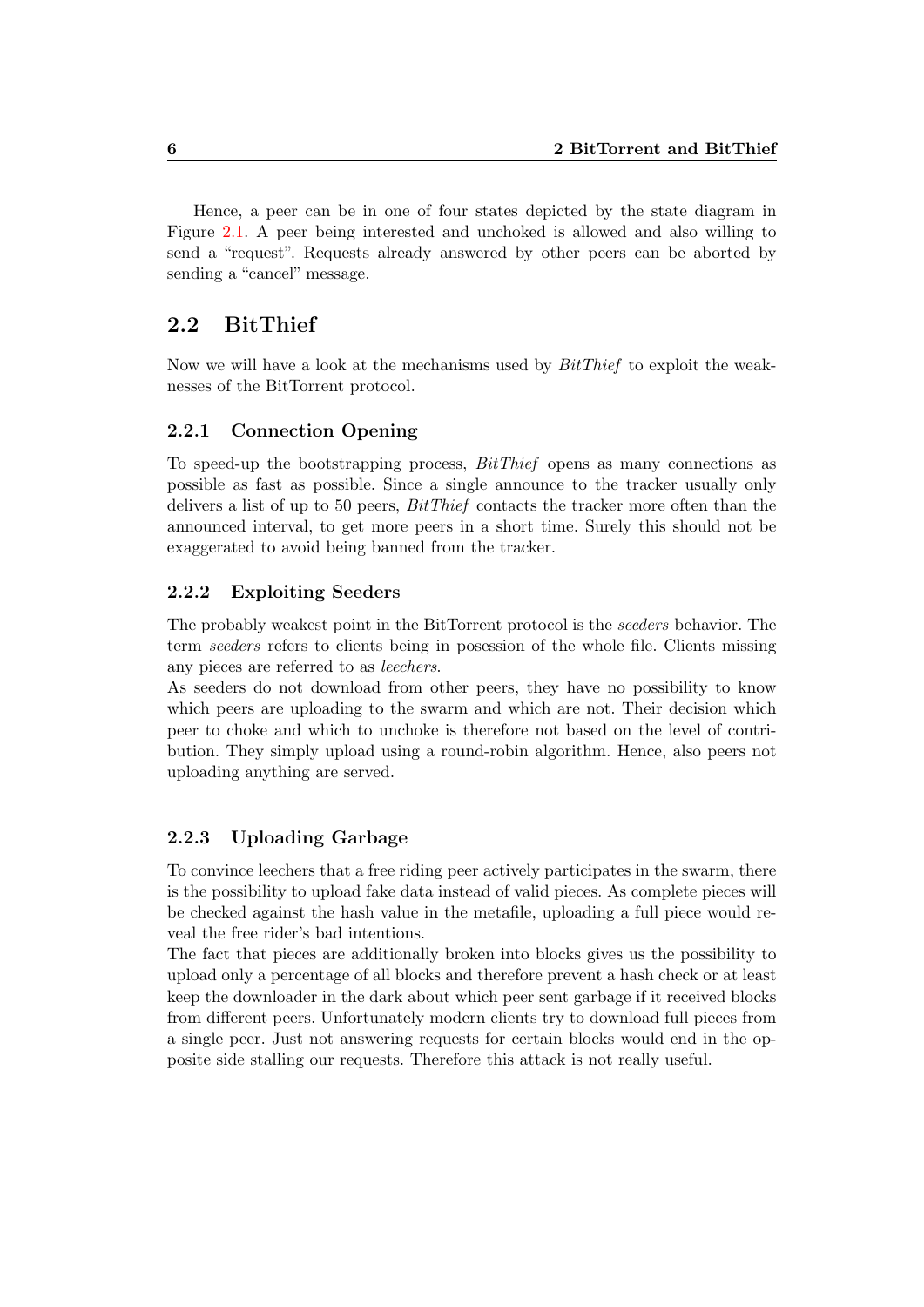## <span id="page-9-0"></span>Extensions for BitThief

This chapter presents the new functionalities added to BitThief.

### <span id="page-9-1"></span>3.1 Upload

As BitThief was up to now only used to send garbage over the network, seeding own content was not yet possible. But as a user might want to do exactly this or maybe someone really wants to contribute in a swarm by uploading real data, the uploading functionality was added to enable this. But although the possibility to upload exists now, BitThief remains a free riding client if not told explicitly to upload.

### <span id="page-9-2"></span>3.2 Enhanced Resume Functionality

A user starting a client or resuming a paused download is highly interested in achieving the client's maximum performance again as fast as possible. Also if a client only runs for short time intervals one nontheless expects some progress to be made.

BitThief had one major shortcoming preventing him to achieve a quick startup period. Resuming a download resulted in checking the hole file for already downloaded pieces by first reading them and afterwards verifying them against their hash value. Especially for large files this operation took a long time.

Another drawback of this procedure lies in the impossibility to recover partially downloaded pieces. As the hash value of the stored piece will not be equal to the one given in the metafile, they will be automatically identified as not yet downloaded. Since *BitThief* tries to get as many pieces in parallel as possible, there might be a lot of pieces in progress at any time resulting in many lost blocks if the download is stopped in such an unfortunate moment.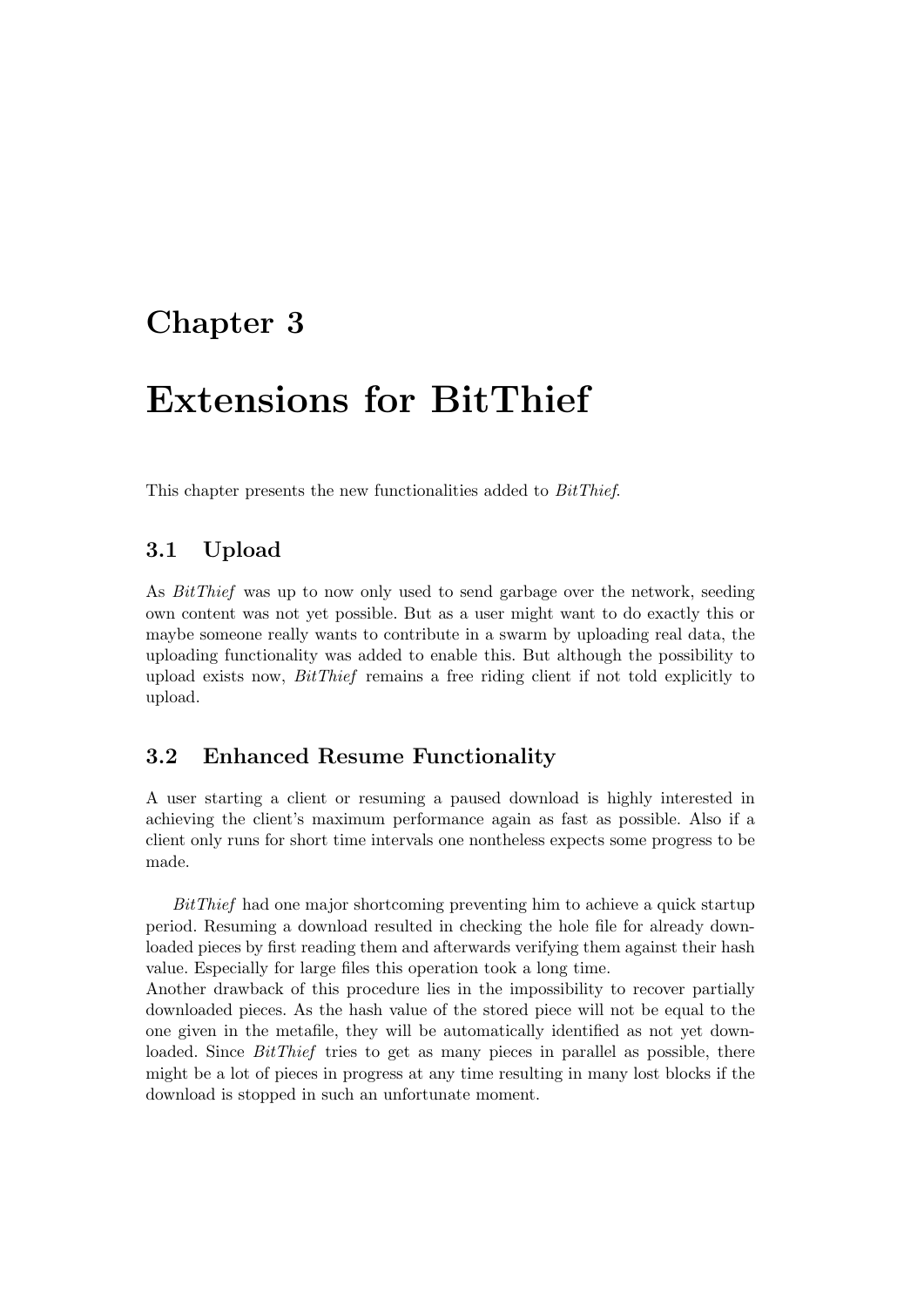We solved both these problems by saving the actual download progress to a separate file. As the structure of this file may be changed or extended in later versions of BitThief, XML was chosen for this task.

Every download gets its own progress file which is created or updated whenever the download or BitThief itself is stopped. By removing the download from the list the progress file will automatically be removed. To guarantee no conflicts with filenames they are named after the 'file hash'.

The structure of the XML file is as follows:

```
<torrent_download>
  <name>download name</name>
  <valid_pieces>
    <piece>x</piece>
    ...
    <piece>y</piece>
  </valid_pieces>
  <downloaded_blocks>
    <hlock><index>index</index>
      <length>length</length>
      <offset>offset</offset>
    <block>
    ...
  </downloaded_blocks>
</torrent_download>
```
### <span id="page-10-0"></span>3.3 Multi-Tracker

A single point of failure in a BitTorrent swarm is the tracker. In the original protocol a crashed tracker resulted inevitably in a dying swarm because peers could not get any new peers from the tracker.

One method to diminish the consequences of a server breakdown is based on the use of multiple trackers. For this purpose, in addition to the single tracker contained in every metafile, a list of supplementary trackers is given. In fact a list of lists/tiers is contained in the metafile.

 $[\text{tracker-list}] = [[\text{tier0}][\text{tier1}]].$ 

The usage of these tiers is supposed to follow some simple rules. First of all, tiers should be accessed sequentially one after the other. Every additional tier serves as a list of backup trackers. Moving to the next tier should only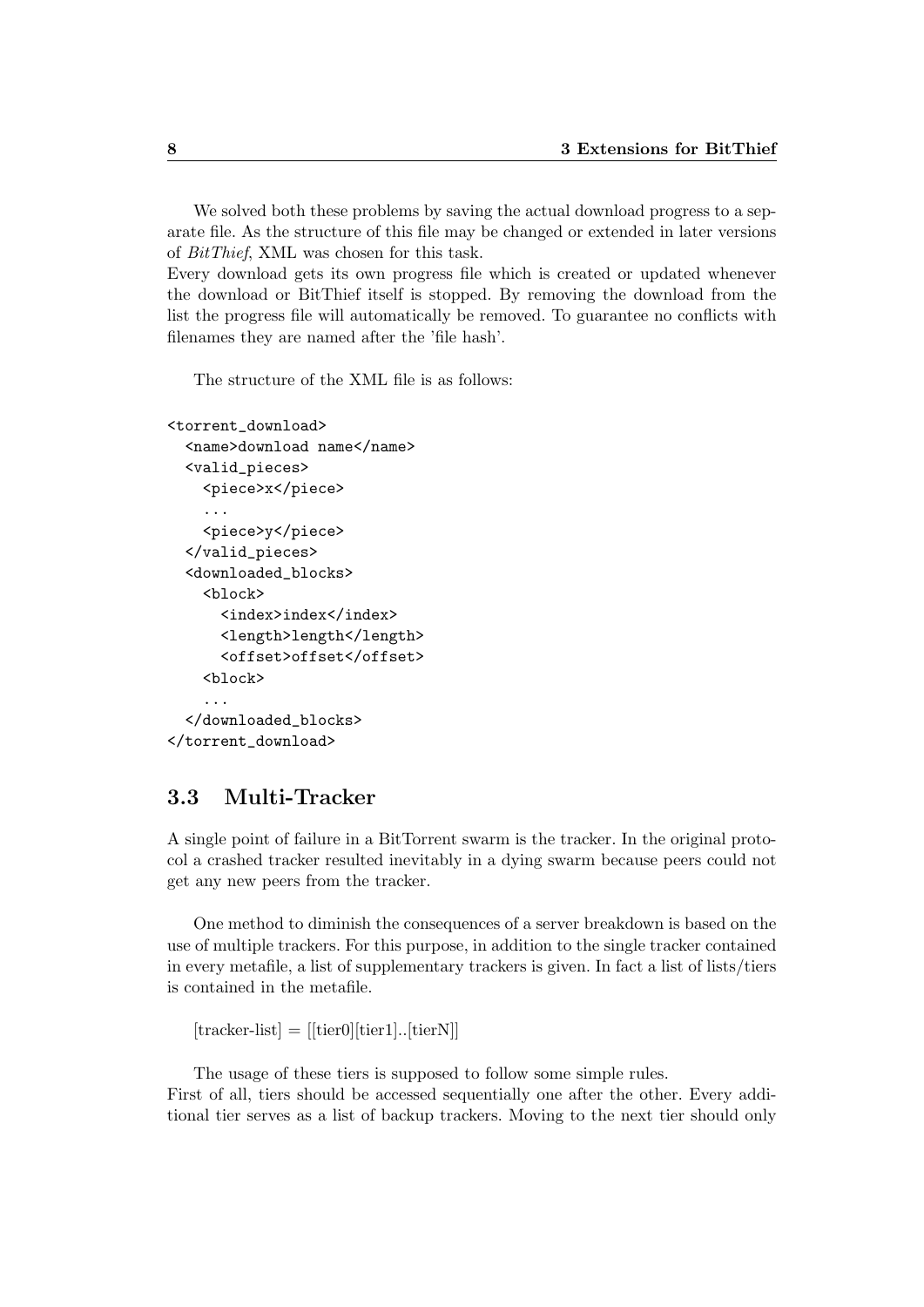be done if no tracker in the former tier replied to our announce.

 $[\text{tracker-list}] = [[\text{tier0}][\text{backup0}].[\text{backupN}]]$ 

When accessing a tier for the first time the contained urls have to be shuffled to guarantee load balancing among the different trackers. Afterwards, the trackers are as well contacted sequentially one after the other. The first one replying to our request will then be moved to the top of the list. Hence, in later announces it will be used first from this tier.

Clearly, announcing to all trackers would lead to a shorter startup period as we can get more peers in the same time. Therefore, such an algorithm seems very interesting for us. Unfortunately trackers in one tier — and maybe also in different tiers — are suggested to communicate their peer lists. So using such an aggressive strategy could easily be counteracted in any desirable way by the trackers.

Nonetheless, we implemented both strategies for BitThief, the suggested and the aggressive announce to all. It seemed as if actual trackers do not yet support this peer list exchange, since no deficit could be detected. We were still served normally by all contacted trackers.

### <span id="page-11-0"></span>3.4 Connection Limit

Due to BitThief 's aggressive policy concerning the opening of connections to other peers, a lot of memory is consumed. Also some reports of routers crashing due to the massive number of tcp connections, require the possibility to limit the number of concurrent connections.

Surely, just restricting to a maximum value would be no difficult task, but also not a very desirable solution.

The main problem of this naive approach are bad connections. If the connection limit is already attained but the bigger part of all connected peers influences the download performance in an unfavorable way, we are stuck in this unfortunate situation.

Again the solution is fairly obvious. If new peers want to connect to a peer although its limit is already reached, the bad connections are simply closed. But this leads to the next question — how to characterize a bad connection?

We classify connections after different criteria. First, all connections being of no interest, hence not having any required pieces, are considered bad. If no peers fulfill this characteristic, those peers refusing to cooperate are closed. Should again no peers have been selected yet, we disconnect from the peers with the lowest rate.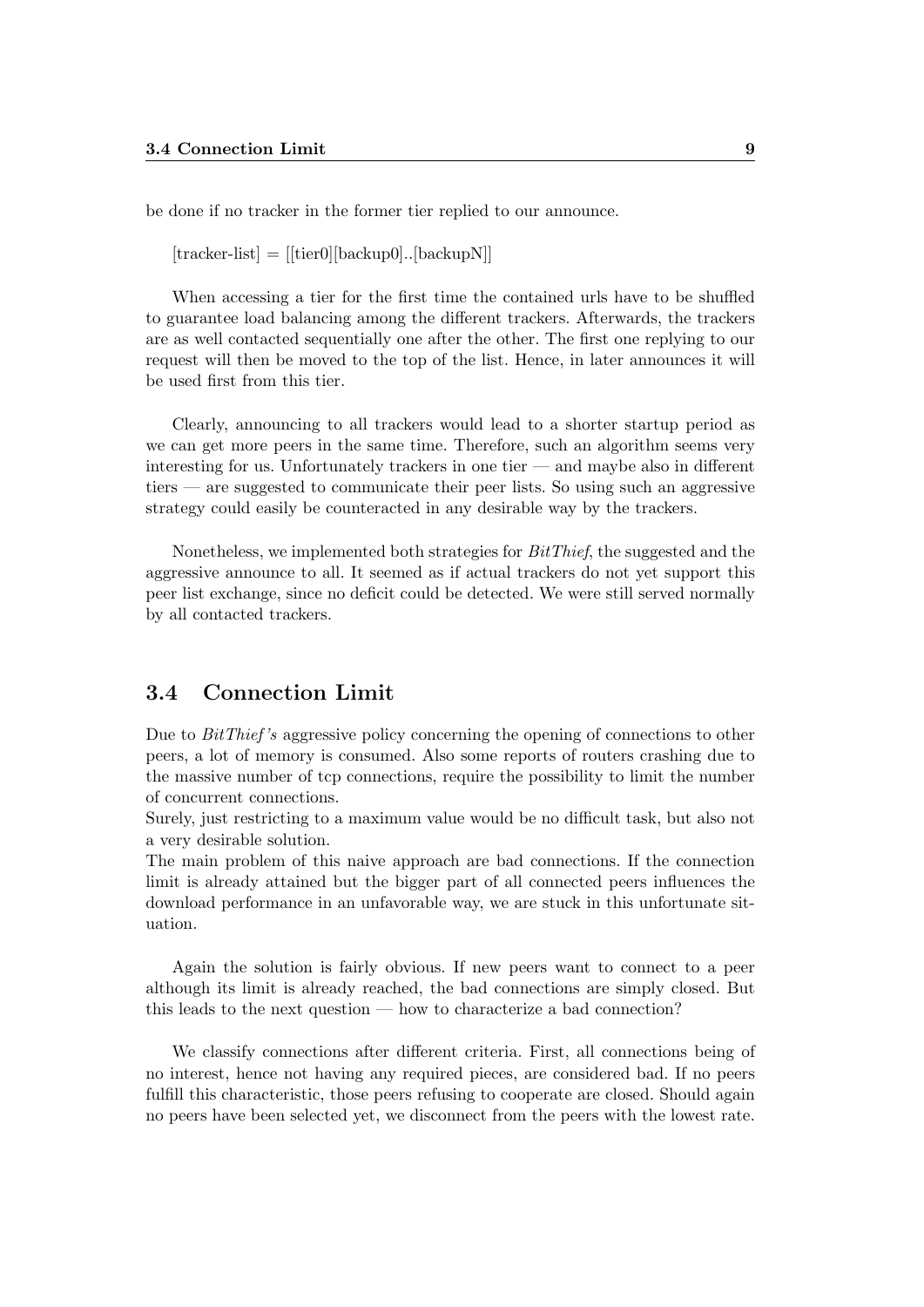### <span id="page-12-0"></span>3.5 Speed Limit

Although we want our downloads to be as fast as possible, there are several occasions where we would like to throttle our network speed.

In an environment where several persons use the same link to the Internet, it may not be desirable to use up the whole bandwith only for downloading.

Maybe also the cpu load gets to high to allow normal usage of the computer. Or a slower downloading torrent may starve due to a faster torrent using up all the available link capacity.

To limit download speeds we regulate the period between two successive "request" packets. This way we can easily calculate a basic time interval as starting point which we can slightly adapt to get even closer to the desired limit. In practice it turned out to be sufficiently accurate to simply calculate the period [\(3.1\)](#page-13-0).



<span id="page-12-1"></span>Figure 3.1: Speed Limitation in Action - No Limit  $\rightarrow$  50kB/s -> 125kB/s ->  $300kB/S$  -> No Limit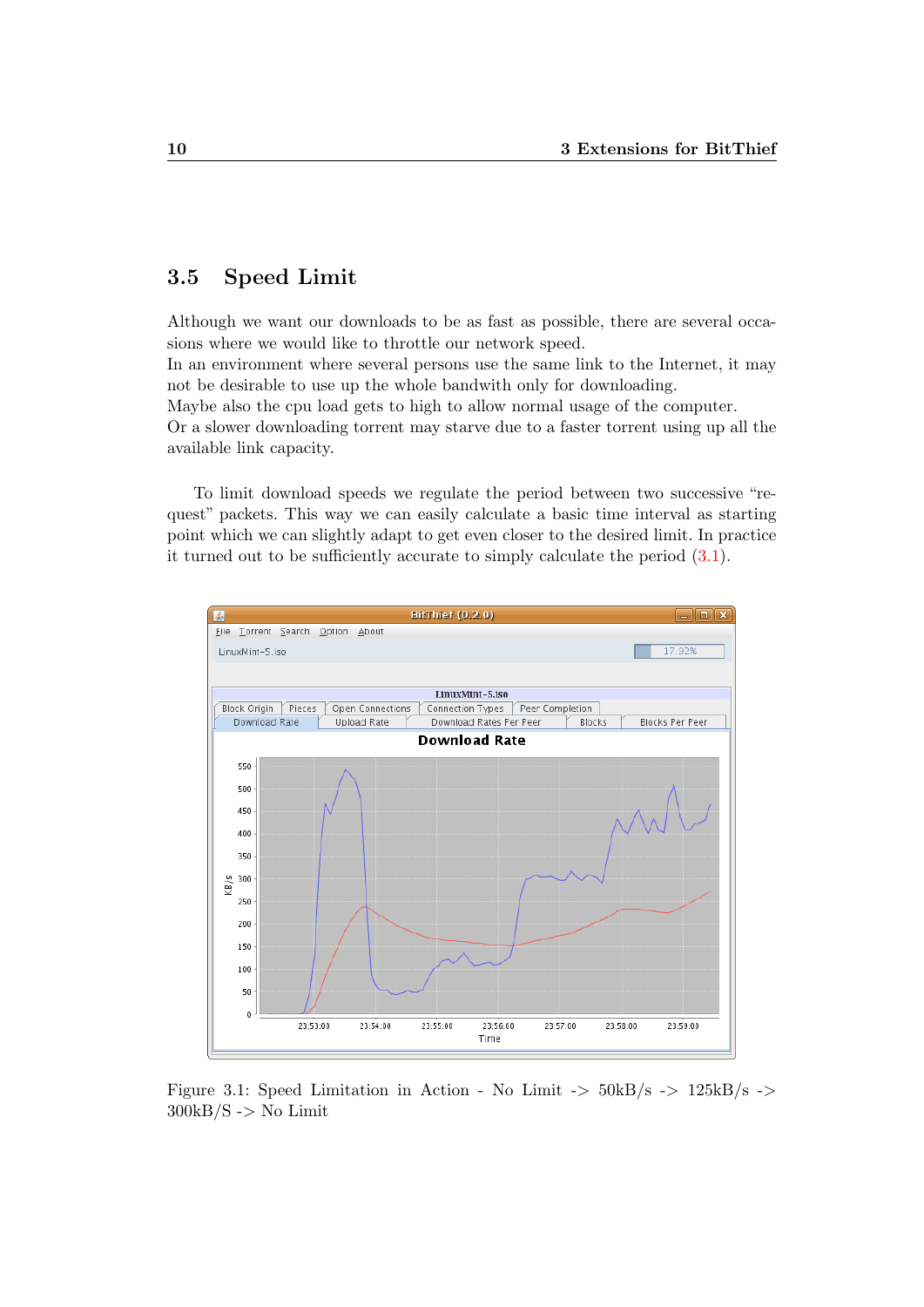<span id="page-13-0"></span> $t = blocksize/speedlimit$  (3.1)

By the way, the same concept is used to adjust the upload speed. But as we do not have to regard any delays or churn here, by using the same equation as for the download we can calculate an exact value for this period.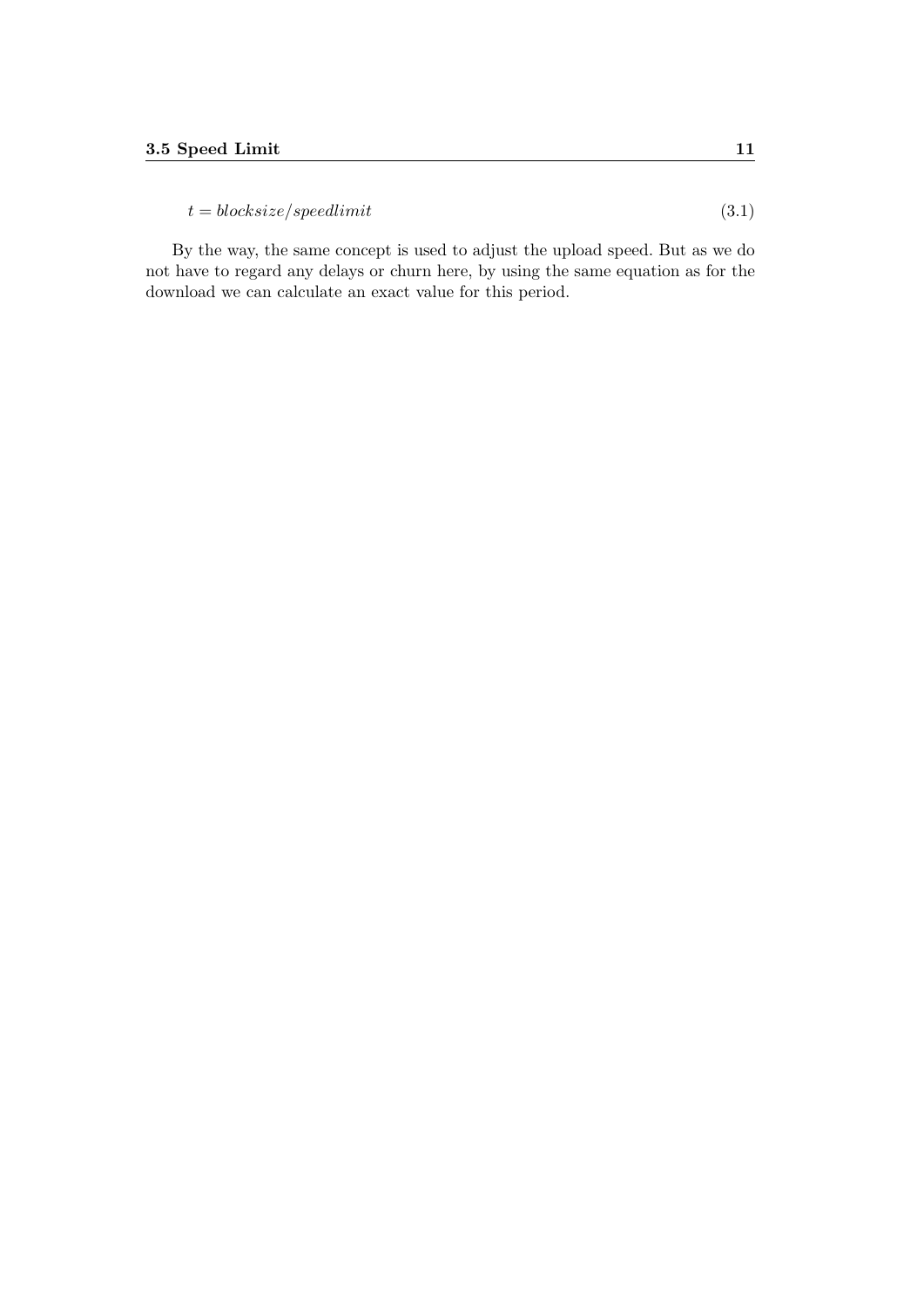## <span id="page-14-0"></span>Further Extensions

This chapter describes some ideas on how to improve BitThief.

### <span id="page-14-1"></span>4.1 Improve Memory Usage

The most obvious problem turned out to be the memory management. It seems that memory allocated by a download is never really released again. When a torrent is removed the former utilised memory space is still occupied.

Also big torrents proved to be a problem. This could be solved by writing partially available pieces to the storage device instead of holding them in memory.

### <span id="page-14-2"></span>4.2 Peer Exchange (PEX)

Peer Exchange is intended to reduce the load on trackers. This extension allows peers to gossip. Meaning that peer lists can also be obtained from other peers. As this feature is not part of the official specification, several implementations have been developed in parallel, the two most popular being the Azureus Message Protocol (AZMP) and the LibTorrent Extension Protocol (LTEP). Also a negotiation procedure has been proposed which allows to agree on one of these two protocols.

Nevertheless, peer exchange cannot substitute the periodic announces to a tracker. A short example shows how the reliance only on PEX could separate a swarm in two individual partitions which would never join again until they contact a tracker.

Those being interested in the details of these protocols will find more information under [\[3\]](#page-17-2). Unfortunately those specifications are not very accurate. A look into an actual implementation would be unavoidable to successfully implement these protocols.

The benefit of such a protocol would be minor for us. As we are not interested in reducing the network load on the trackers, we only profit by getting more peers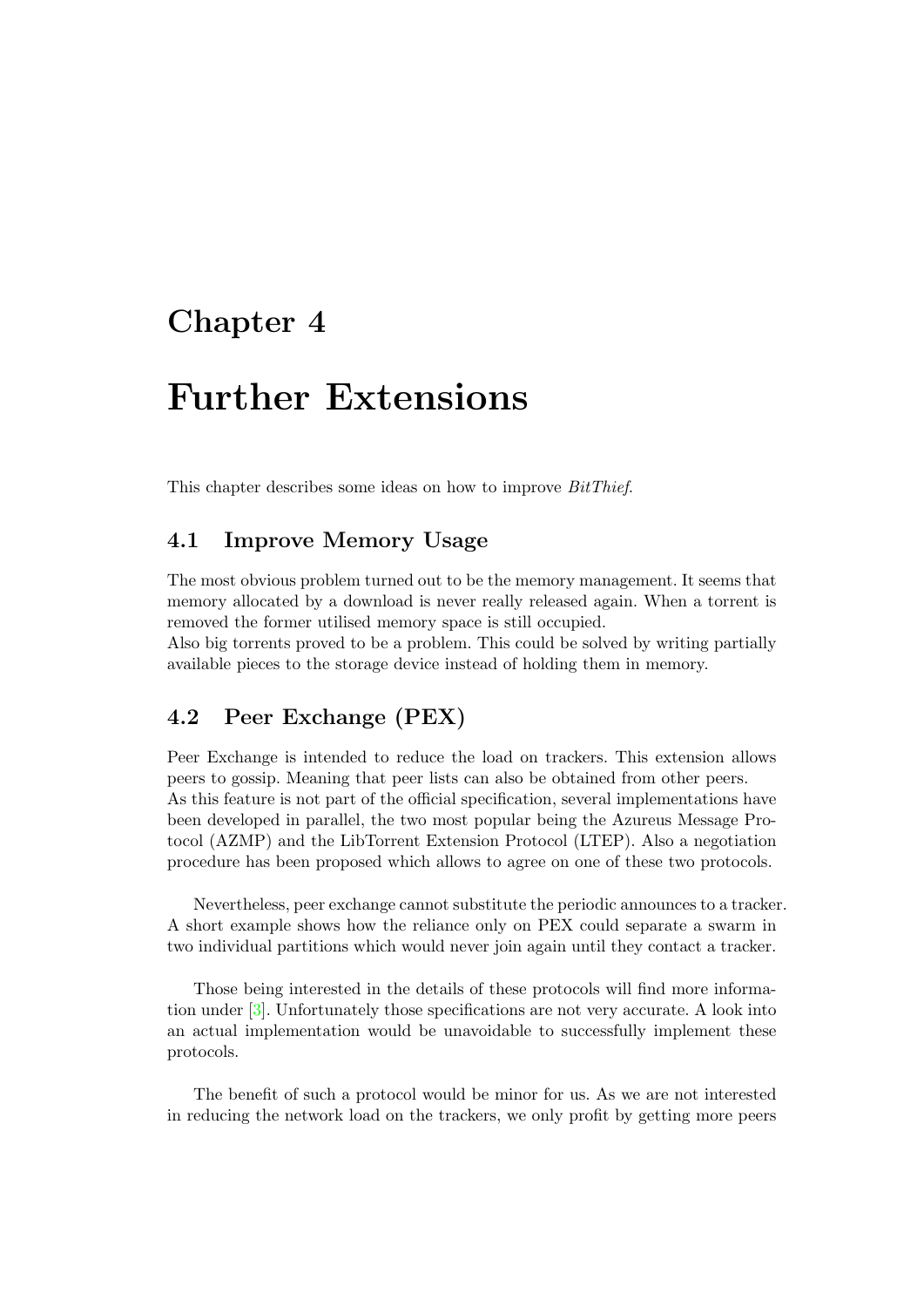

Figure 4.1: BitTorrent swarms relying only on PEX can easily get partitioned.

<span id="page-15-1"></span>in a shorter time.

### <span id="page-15-0"></span>4.3 Fake ID

BitThief indentifies itself as the Mainline client version 4.4.0. This is one reason why blocking our client is not very easy.

But instead of just using the same ID for all connections one could gather and store the IDs of connecting peers and reuse those for our own purpose. Blocking our selfish client would become even more complicated.

Also our identity would reflect the current distribution of clients on the net and always have an up-to-date version number.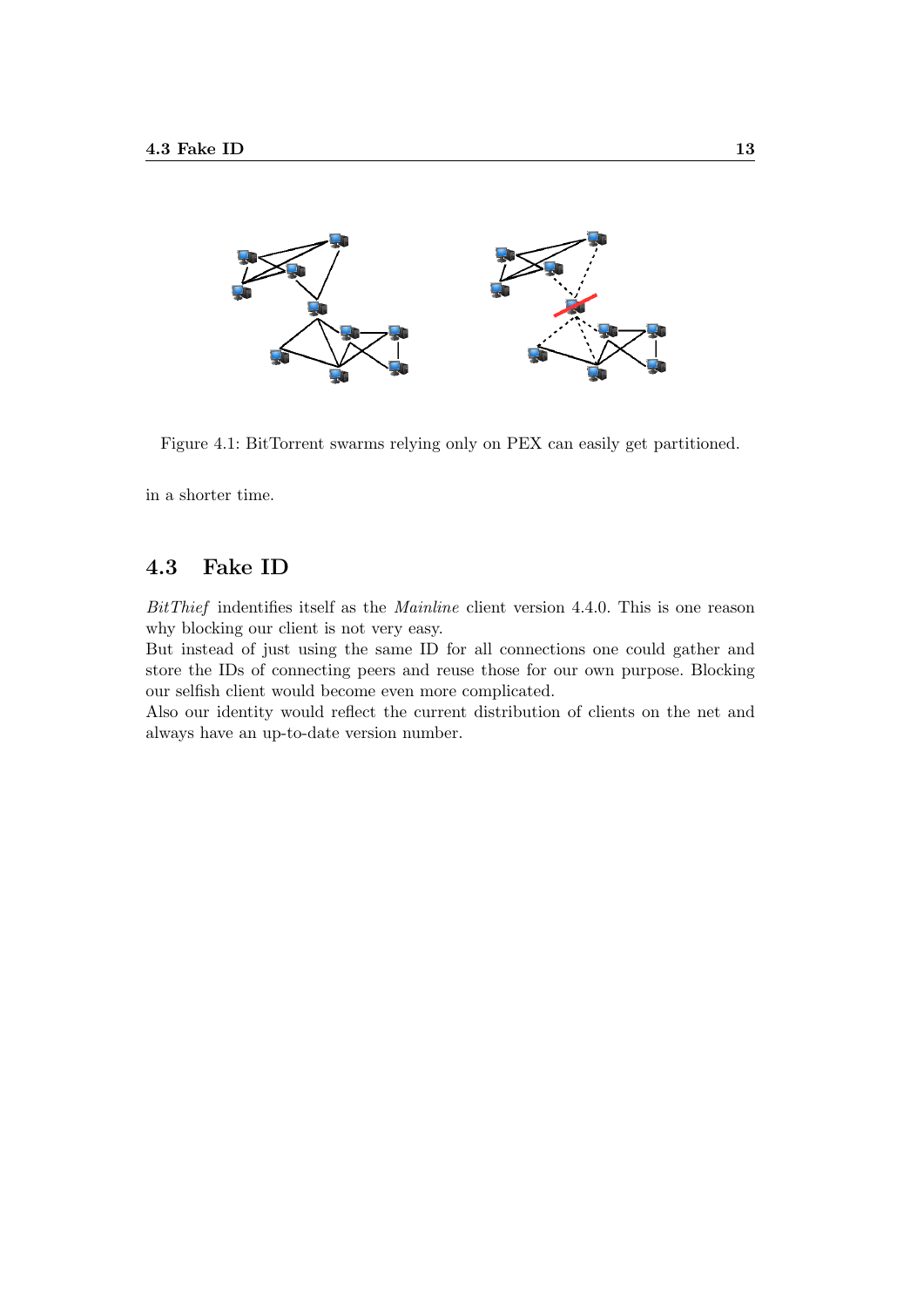# <span id="page-16-0"></span>Chapter 5 Conclusion

The achieved results are definitely of great value for the *BitThief* client. Especially the startup phase could be shortened drastically. Also the numerous smaller changes such as resolved error messages are valuable improvements to  $BitThief's$  stability. Additionally the useability could be elevated observably. Mainly the interaction with the user is faster than in previous versions. Deadlocks where the GUI does not reply anymore to user interactions are banned. Though the program can still get quite slow when a lot of CPU consuming tasks are running in parallel.

Although I was able to implement a few useful extensions, I would have liked to go further. Unfortunately, it turned out to be much more time consuming to code a new feature than I initially believed. Maybe this resulted also from my lack of experience with such large projects. Also the fact that every new functionality brought some new errors from previous changes to the surface, slowed down the progress.

Nonetheless, it was a very interesting work from which I could benefit a lot. I was able to deepen my knowledge of Java and its debugging methods and was able to get familiar with subversioning.

Recapitulatory I am pleased with the added functionality and their quality. However I am not satisfied with the progress I made. I would have liked to have at least enough time to resolve the memory problem as well.